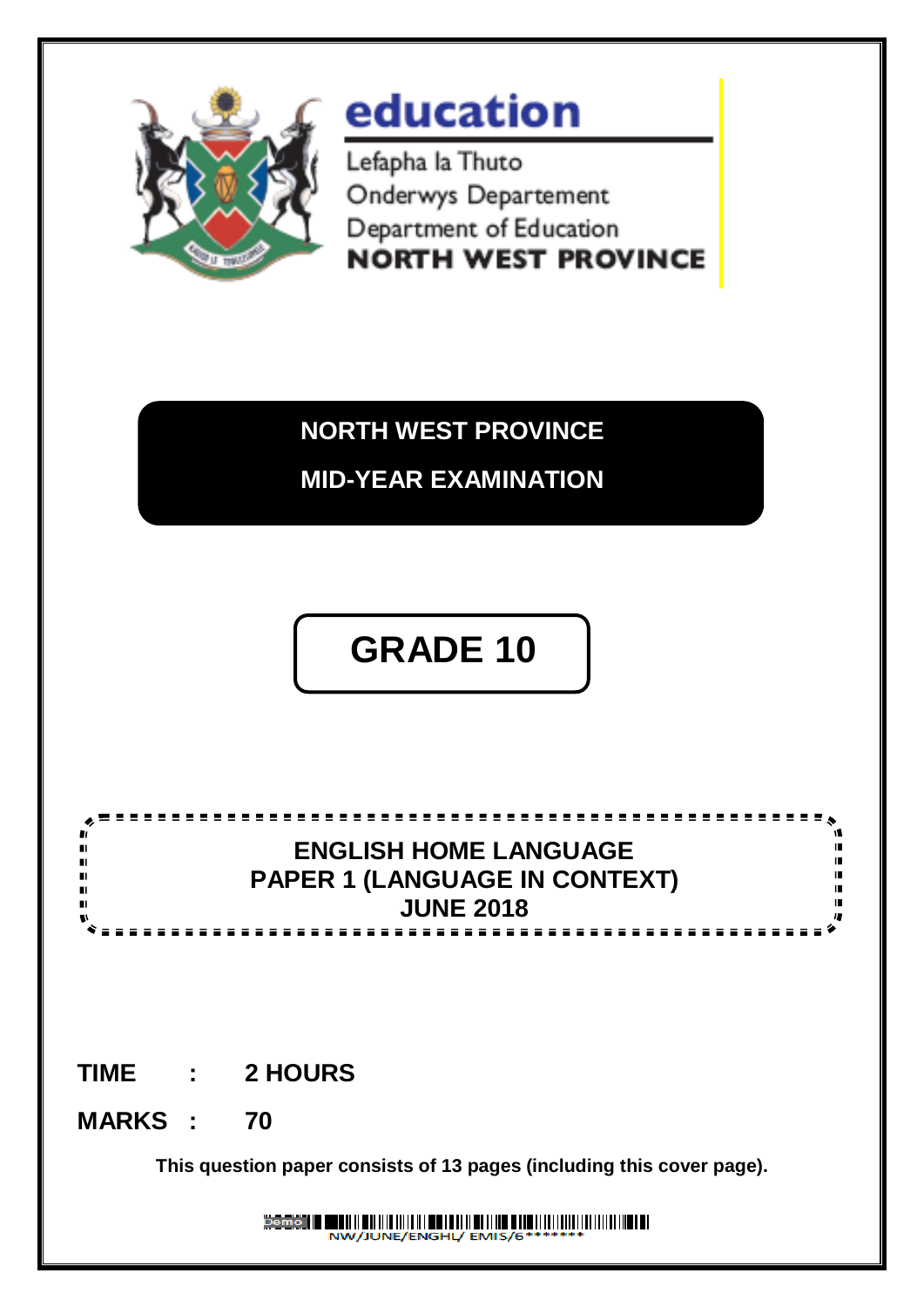#### **INSTRUCTIONS AND INFORMATION**

1. This question paper consists of THREE sections:

SECTION A: Comprehension (30) SECTION B: Summary (10) SECTION C: Language in context (30)

- 2. Read ALL the instructions carefully.
- 3. Answer ALL the questions.
- 4. Start EACH section on a NEW page.
- 5. Rule off after each section.
- 6. Number the answers correctly according to the numbering system used in this question paper.
- 7. Leave a line after each answer.
- 8. Pay special attention to spelling and sentence construction.
- 9. Suggested time allocation:

SECTION A: 50 minutes SECTION B: 30 minutes SECTION C: 40 minutes

10. Write neatly and legibly.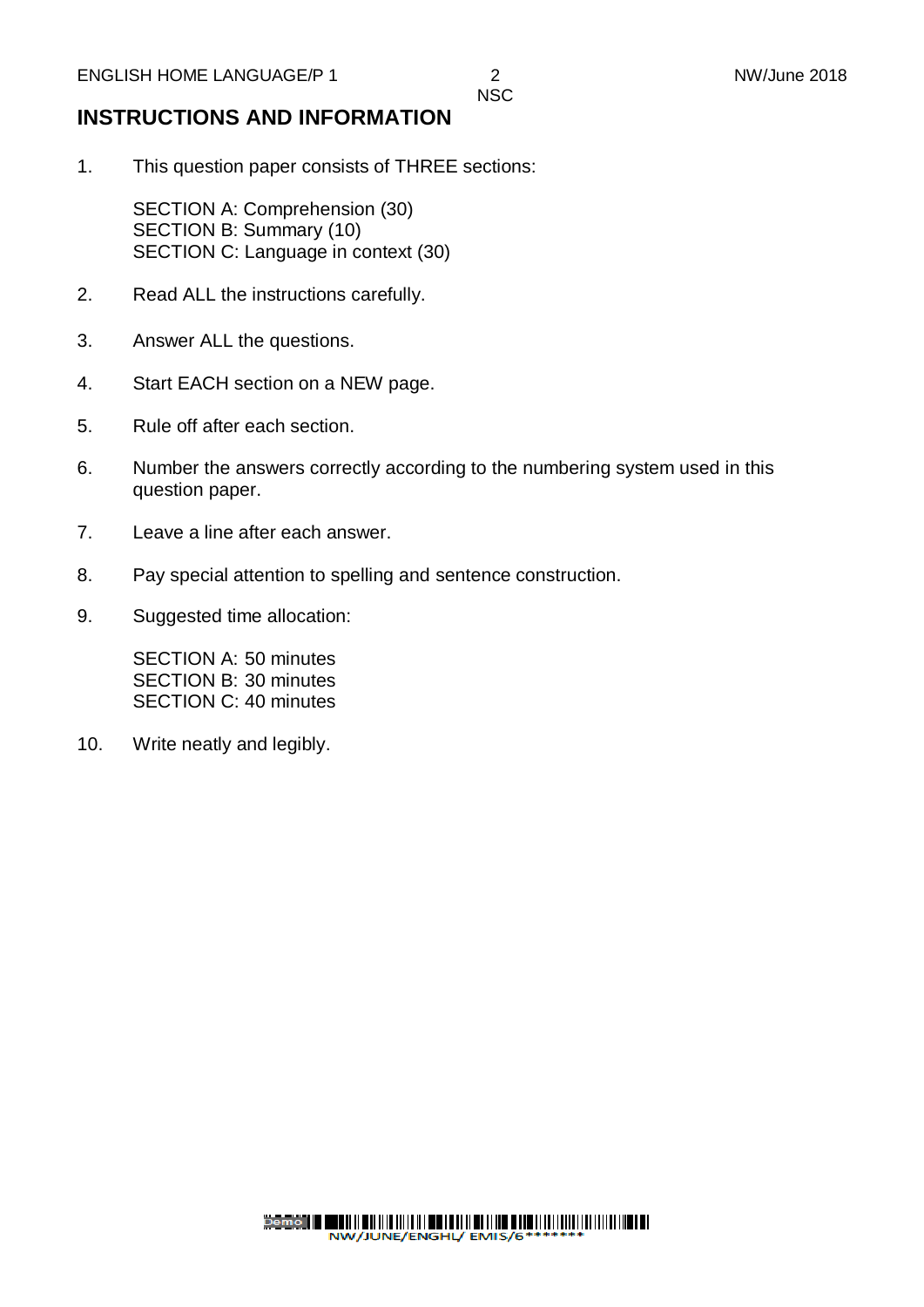5

30

**NSC** 

#### **SECTION A: COMPREHENSION**

#### **QUESTION 1: READING FOR MEANING AND UNDERSTANDING**

Read TEXTS A and B below and answer the questions set.

#### **TEXT A**

#### **PEDAGOGY<sup>1</sup> OF TRAINING IN INFORMATION AND COMMUNICATIONS TECHNOLOGY FOR TEACHERS AND BEYOND...**

- 1 A German television programme on SAT3 posed questions such as: suppose you die, who will become the owner of your web site. In the following article we try to unravel the implications of these developments for the pedagogy<sup>1</sup>, content and planning of teacher training for ICT in education.
- 2 Helping pupils and students to learn to know is not easy when we are dealing with ICT. The introduction of ICT has changed both the process of learning and the content to be learned in many ways. ICT is not only a matter of equipment, computers and informatics; we are also moving towards an information and communication society, affecting all aspects of life, work, and play.
- 3 Also, the disciplines taught in schools and universities are changing as a consequence of these new technologies; depending on the domain new tools have been developed that are instrumental to the domain and to working in that domain. For instance, ICT has brought new tools for analysis as is the case in DNA research and remote sensing, new tools for documentation such as word processors, databases and spreadsheets, and new tools and strategies for searching databases such as the visible web (using search engines and subject directories) or the invisible web (by consulting specific databases like *Librarians Index, AcademicInfo* and *Infomine*). Also, ICT is changing the scale of analysis both in breadth and depth (e.g. the increasing amount of data that can be dealt with has changed the face of astronomy or DNA research), it has changed the process of text composition from linear writing to parallel text processing, it has given rise to new metaphors like the information processing metaphor that has changed psychology, and it has given birth to new methods (such as in mathematics). These changes all influence the way these disciplines develop and how they are being taught. The introduction of the graphical calculator in mathematics education has changed the face of high-school maths from an elegant science grounded in theorem proof to a toolbox grounded in processing power. 10 15 20 25
- 4 Developments like these also have indirect and unexpected influences on other domains of life, such as the cold cases in crime that are now being reanalysed using large databases and DNA technology. Many of these effects are unexpected and unintended and have both desirable and undesirable aspects. It takes some time before these indirect effects become apparent.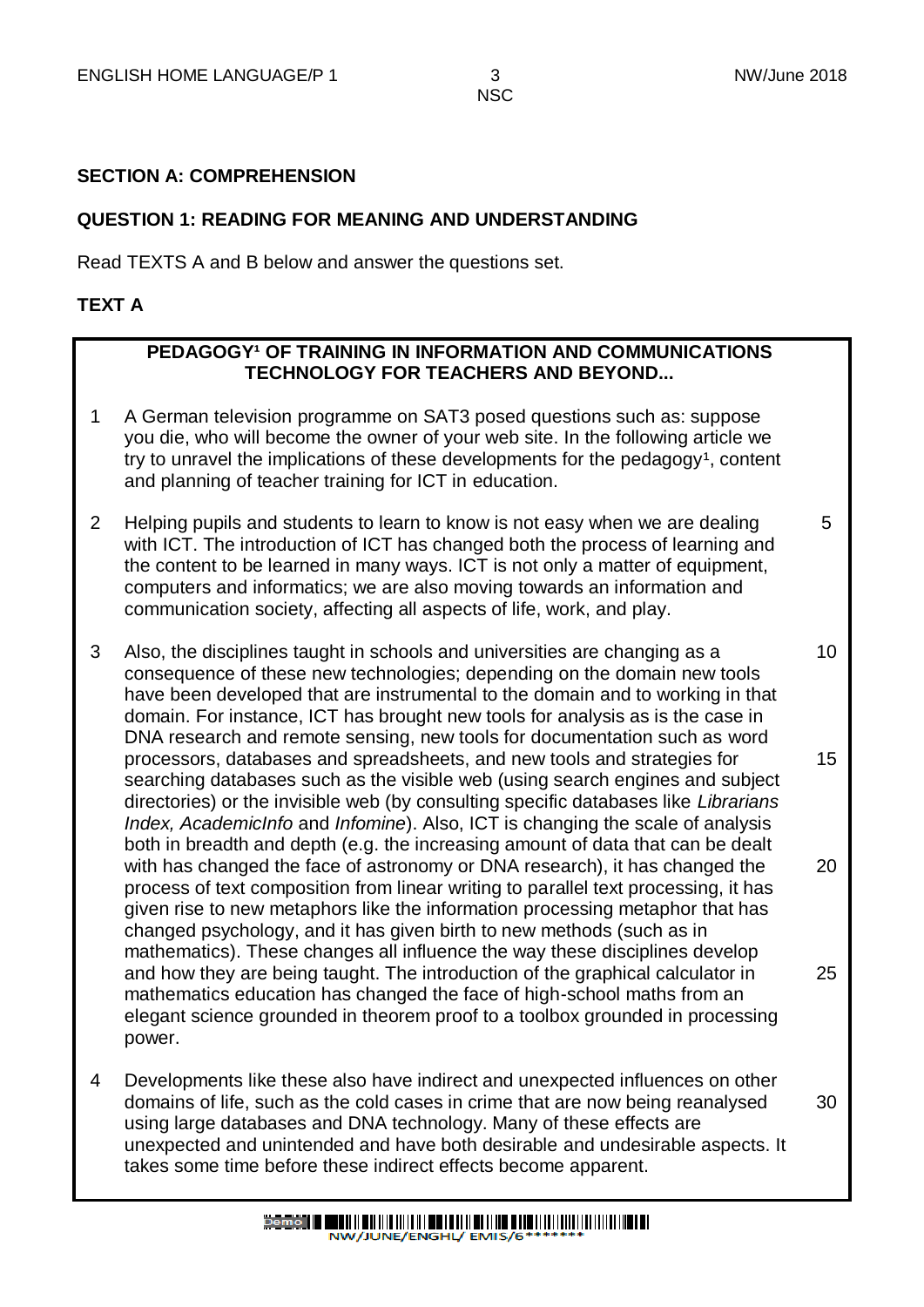| 5              | Not only do disciplines and their applications change, but the resources that are<br>available to study also change due to ICT. This is especially the case with<br>respect to the privilege of access to knowledge. At first, knowledge could only be<br>found at 'protected sites' such as libraries and teachers' heads, which were<br>protected in more than one way. Access was often regulated by school<br>enrolment or membership cards, while the quality of what was offered was<br>controlled by inspection agencies and councils. Think of school boards in the<br>United States that determine what books are fit to be part of a school library<br>collection. These resources remain available, but are complemented by open<br>Internet sites, which are available from everywhere for everyone. | 35<br>40 |
|----------------|------------------------------------------------------------------------------------------------------------------------------------------------------------------------------------------------------------------------------------------------------------------------------------------------------------------------------------------------------------------------------------------------------------------------------------------------------------------------------------------------------------------------------------------------------------------------------------------------------------------------------------------------------------------------------------------------------------------------------------------------------------------------------------------------------------------|----------|
| 6              | This means that learning may change in two ways: the answer to learning goals<br>is no longer only found by asking an authority (either in person or in the form of a<br>recommended book) but also on the Web; as a consequence students must<br>learn how to search, and maybe more importantly, they must learn how to<br>determine the relevance and the quality of the information found (Marchionini,<br>1999; McKenzie, 1998; Shapiro & Hughes, 1996).                                                                                                                                                                                                                                                                                                                                                    | 45       |
| $\overline{7}$ | The implications that these developments will have for educating and raising new<br>generations are hard to keep track of, let alone predict. The faster things<br>develop, the fewer ready-made products, procedures or teaching principles will<br>be available.                                                                                                                                                                                                                                                                                                                                                                                                                                                                                                                                               | 50       |
| 8              | Things are even more complicated because present learning generations have<br>their own stake in this process. The Internet, with its easily accessible resource<br>repositories <sup>2</sup> , is heavily used for school and hobbies (for downloading music files,<br>book summaries and all kinds of reports, all of unknown quality and through legal<br>and illegal services).                                                                                                                                                                                                                                                                                                                                                                                                                              | 54       |
| 9              | Finally, students are increasingly using facilities such as chat rooms,<br>communities, SMS (short message service) sites, etc. In this respect they may<br>have more experience than their teachers.<br>[Adapted from https://www.tandfonline.com/loi/rtpe20]                                                                                                                                                                                                                                                                                                                                                                                                                                                                                                                                                   | 60       |

#### **GLOSSARY**

**¹pedagogy – the study of the methods and activities of teaching ²repositories – formal places where things are stored and can be found**

**AND**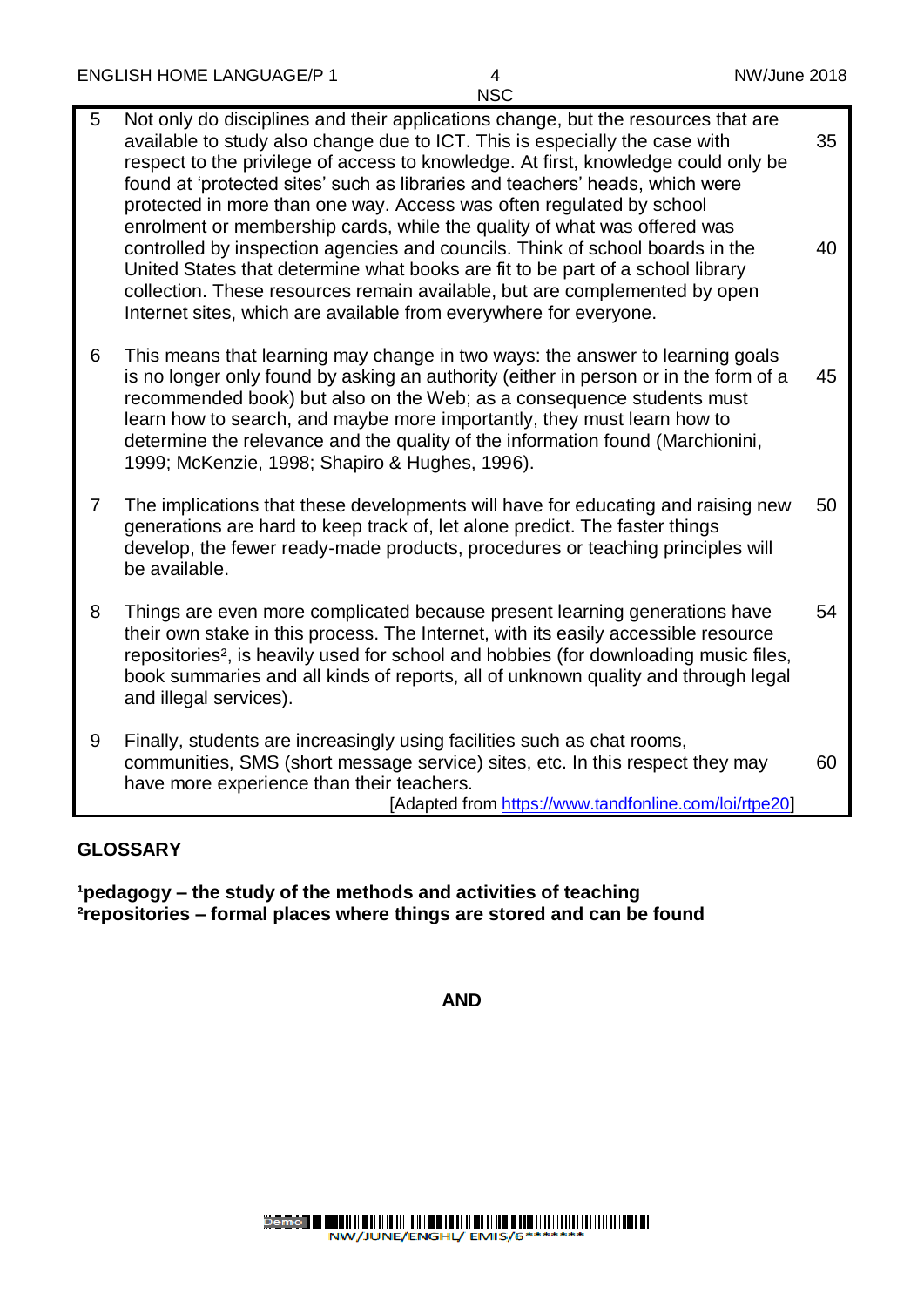### **TEXT B**

**NSC** 



#### **QUESTIONS: TEXT A**

- 1.1 What do you understand by the expression 'to unravel the implications of these developments' (line 3)? (2)
- 1.2 Explain what the writer means by 'Helping pupils and students to learn to know' (line 5). (2)
- 1.3 The acronym ICT appears several times in the passage.

What does it stand for?

Choose the correct answer by writing ONLY the LETTER corresponding with the right answer next to the question number. $Demo$   $\parallel$ 

NW/JUNE/ENGHL/ EMIS/6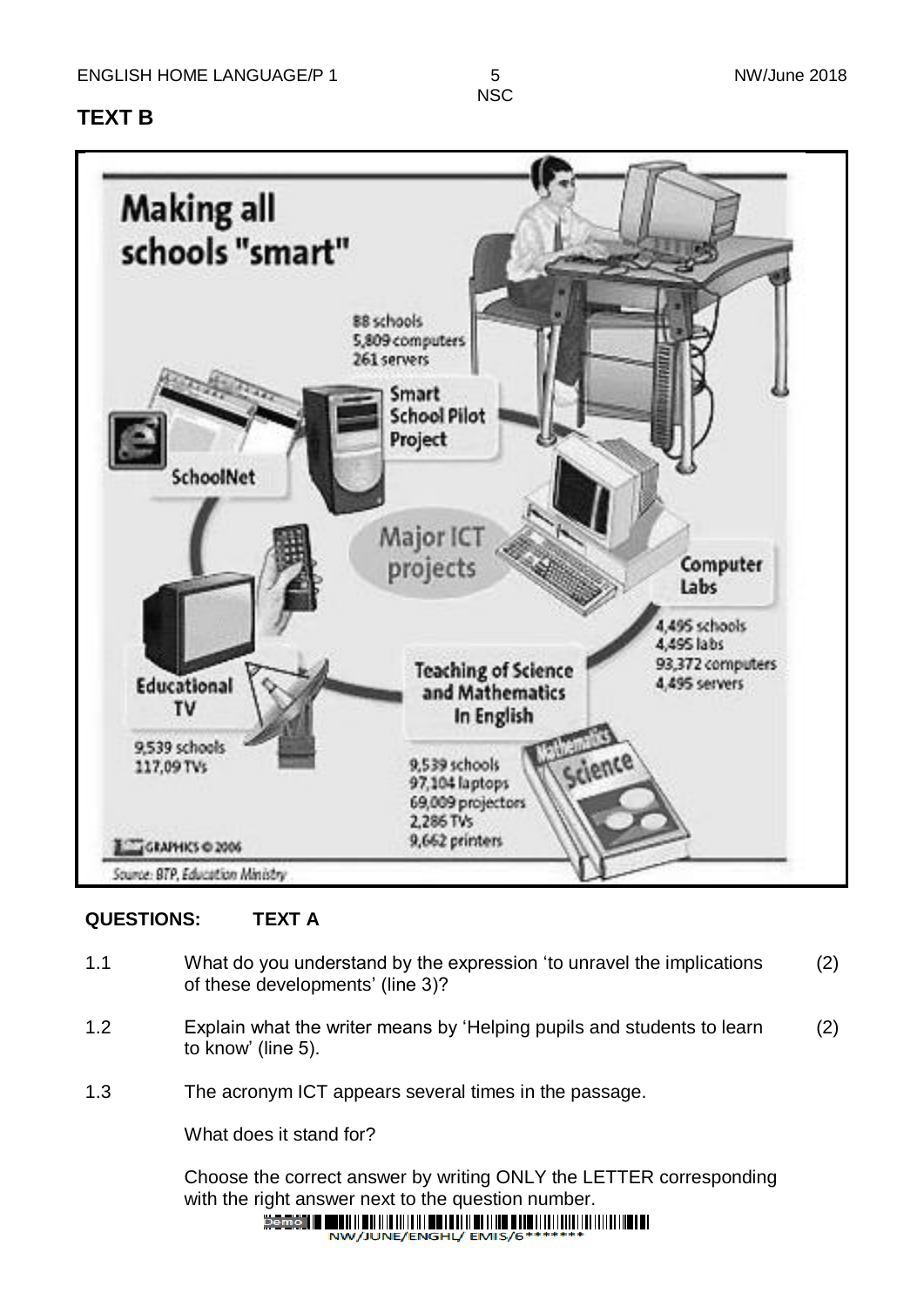|     |       | A                                                                                                 | <b>Internet Communities Training</b>                                                                                                                                                                                   |     |
|-----|-------|---------------------------------------------------------------------------------------------------|------------------------------------------------------------------------------------------------------------------------------------------------------------------------------------------------------------------------|-----|
|     |       | B                                                                                                 | <b>Internal Computer Translation</b>                                                                                                                                                                                   |     |
|     |       | $\mathsf C$                                                                                       | Information and Communications Technology                                                                                                                                                                              | (1) |
|     |       | D                                                                                                 | Informal Communication Technology                                                                                                                                                                                      |     |
| 1.4 |       |                                                                                                   | Refer to paragraph 3.                                                                                                                                                                                                  |     |
|     |       | Mention TWO positive changes brought about by the usage of ICT at<br>schools and in universities. |                                                                                                                                                                                                                        |     |
| 1.5 |       | Refer to paragraph 4.                                                                             |                                                                                                                                                                                                                        |     |
|     | 1.5.1 |                                                                                                   | What is the change brought by the prefix re- in the word 'reanalysed'<br>(line 30) as used in this paragraph?                                                                                                          | (2) |
|     |       |                                                                                                   | 1.5.2 What is the probable reason for the 'cold cases' to be 'reanalysed'?                                                                                                                                             | (2) |
|     | 1.5.3 | respectively.                                                                                     | How do the prefixes un- and in- affect the words on which they are used<br>in this paragraph? Refer to two words that use these prefixes                                                                               | (2) |
| 1.6 |       |                                                                                                   | Refer to paragraph 5, line 37.                                                                                                                                                                                         |     |
|     |       |                                                                                                   | Give a reason for the writer's use of inverted commas in line 37.                                                                                                                                                      | (2) |
| 1.7 |       |                                                                                                   | Refer to paragraph 8, line 56.                                                                                                                                                                                         |     |
|     |       |                                                                                                   | " is heavily used for school and hobbies"                                                                                                                                                                              |     |
|     |       |                                                                                                   | 1.7.1 Refer to what the writer says in this paragraph and mention an example<br>for each use of ICT as cited in this line. (i.e. Give an example wherein it<br>is used for school and wherein it is used for hobbies.) | (2) |
|     |       |                                                                                                   | 1.7.2 Choose whether you would use ICT for school or for hobbies and give a<br>reason for your answer.                                                                                                                 | (2) |
| 1.8 |       |                                                                                                   | Refer to paragraph 9.                                                                                                                                                                                                  |     |
|     |       | paragraph?                                                                                        | Do you agree with the writer in what s/he says in this concluding                                                                                                                                                      |     |
|     |       |                                                                                                   | Justify your response with reference to the text as a whole or to your<br>general experience.                                                                                                                          | (3) |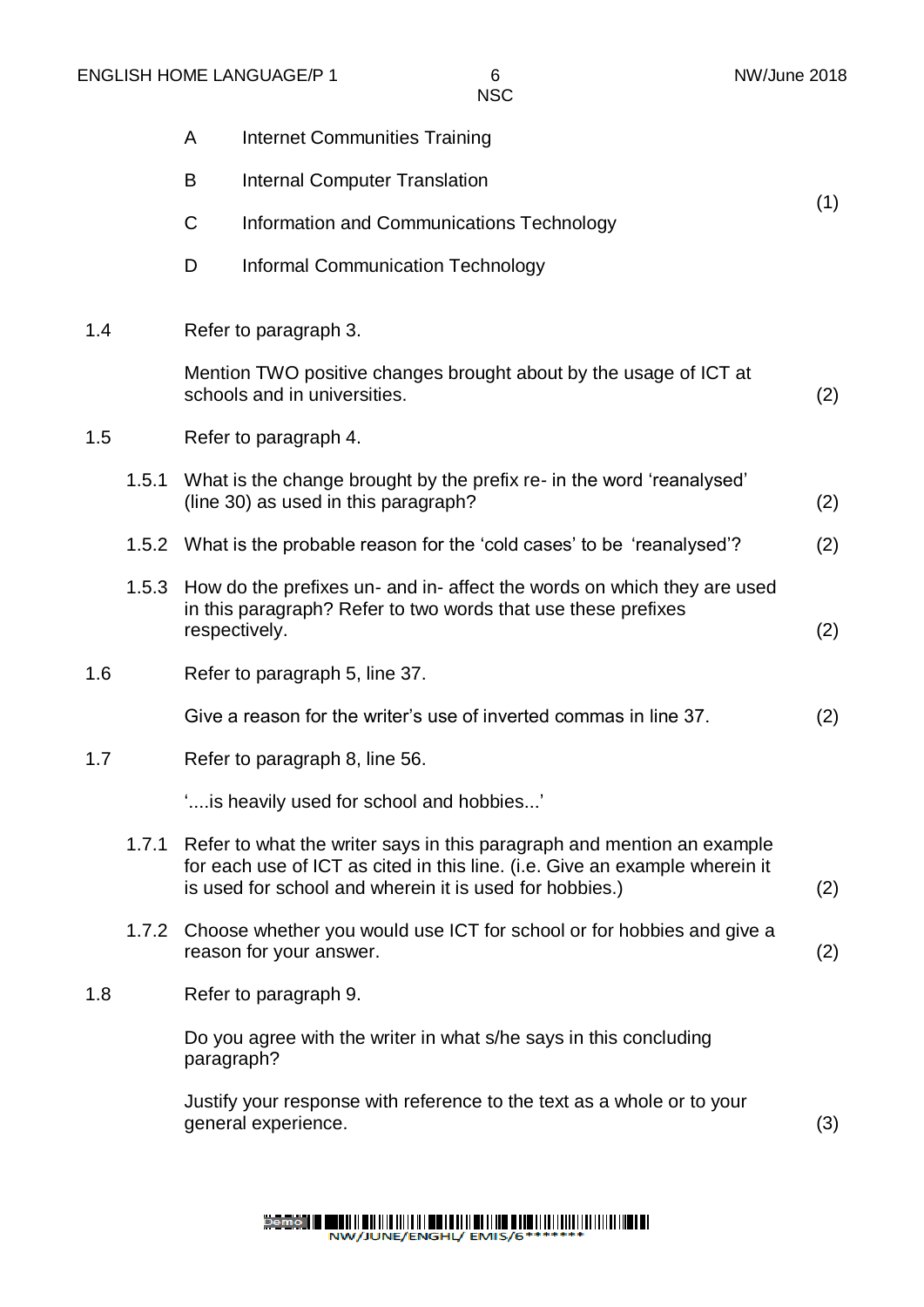#### **QUESTIONS: TEXT B**

| 1.9              | What is your understanding of the caption 'Making all schools 'smart'?                    | (2) |
|------------------|-------------------------------------------------------------------------------------------|-----|
| 1.10             | Mention ONE major ICT project highlighted on TEXT B.                                      | (1) |
| 1.11             | What is your understanding of a 'pilot project'?                                          | (2) |
| <b>QUESTION:</b> | <b>TEXTS A AND B</b>                                                                      |     |
| 1.12             | In your view, does TEXT B support the views expressed in paragraphs 5<br>and 6 of TEXT A? |     |

Justify your response. (3)

**TOTAL SECTION A: 30**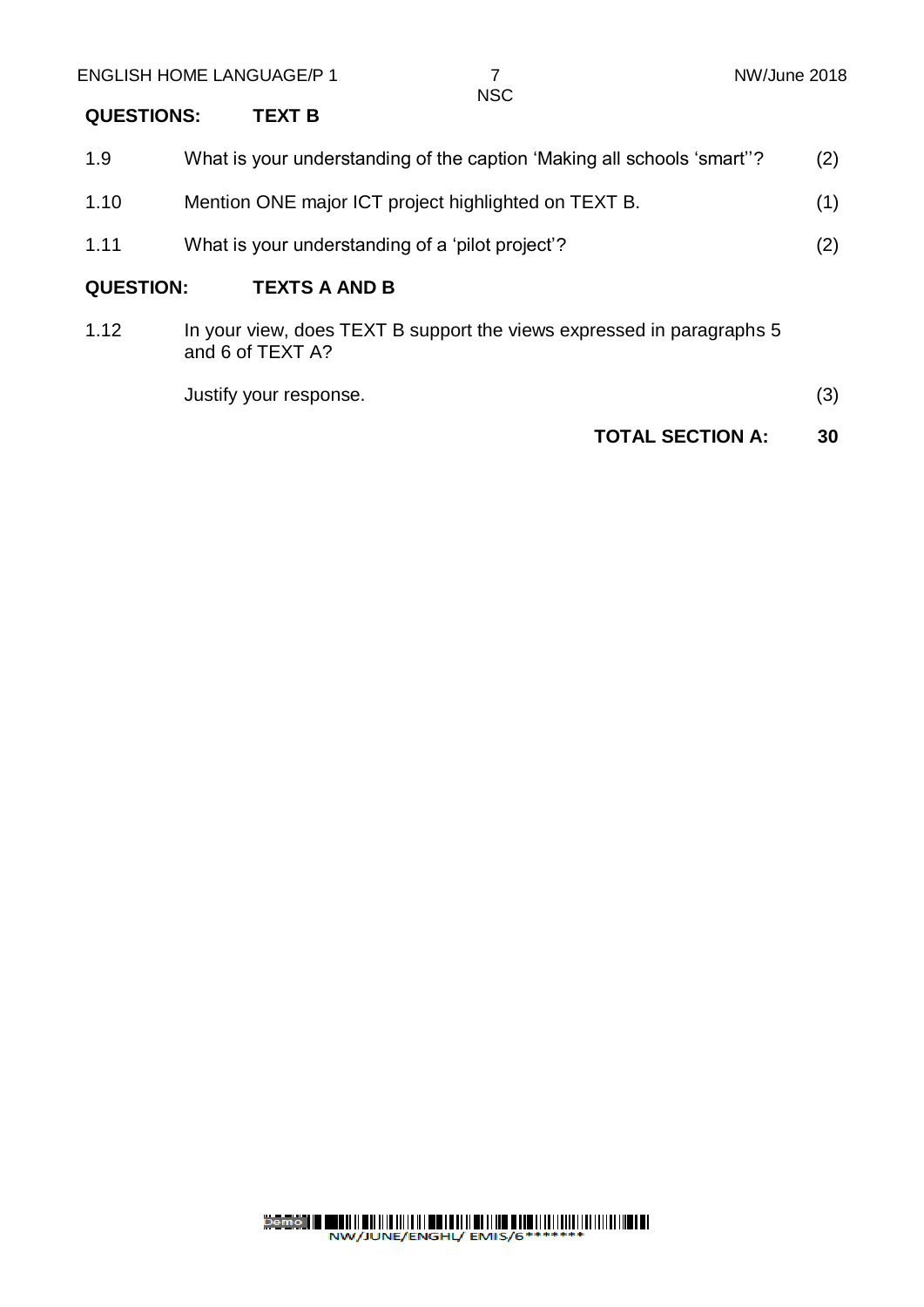#### **SECTION B: SUMMARY**

#### **QUESTION 2: SUMMARISING IN YOUR OWN WORDS**

TEXT C provides a discussion on the use of technology in education. Summarise in your own words, **the advantages of using technology in education**.

- **NOTE:** 1. Your summary should include SEVEN points and NOT exceed **90 words.**
	- 2. You must write a fluent paragraph.
	- 3. You are NOT required to include the title for the summary.
	- 4. Indicate your word count at the end of your summary.

#### **TEXT C**

#### **THE IMPORTANCE OF TECHNOLOGY IN EDUCATION**

Technology that is made use of in the classroom is very beneficial in helping the students understand and absorb what they are being taught. For instance, since there are a number of students who are visual learners, projection screens connected to computers could be put in classrooms to let the students see their notes as opposed to simply sitting down and listening to the instructor teach.

There is a number of very good software that can be used to supplement the class curriculum. The programs make available to students quizzes, tests, activities and study questions that could help the students continue with the learning process when they are out of the classroom.

Today, technology has been incorporated into a good number of curriculum even those that do not belong to the technology and computer classes. Students make use of computers to come up with presentations and also make use of the internet to carry out research on a variety of topics for their essays and papers.

Students also get to know how to use the technology available in the world today through the tech and computer classes. This gives the guarantee that following their graduation, the students will not have any difficulties with using technology when they are out there in the work place, which might serve to make them more competitive compared to an individual who has no access to a certain software or technology in school.

With the continuing advances in the technological world, students are getting improved access to such educational opportunities. Every time something 'better' and 'new' is brought into the market, the price of the existing technology is decreased which makes it much more accessible in the educational setting even to those schools that might not have a lot of financial resources available to them.

Technology has greatly grown to the point that it is also available today to assist those kids who are vet to begin school. There are a number of educational systems and video games for the small children that assist them in getting ready for school and in a number of situations also give them a head start on their education.

[Adapted from [http://myessaypoint.com/the-importance-of-technology-in-education\]](http://myessaypoint.com/the-importance-of-technology-in-education)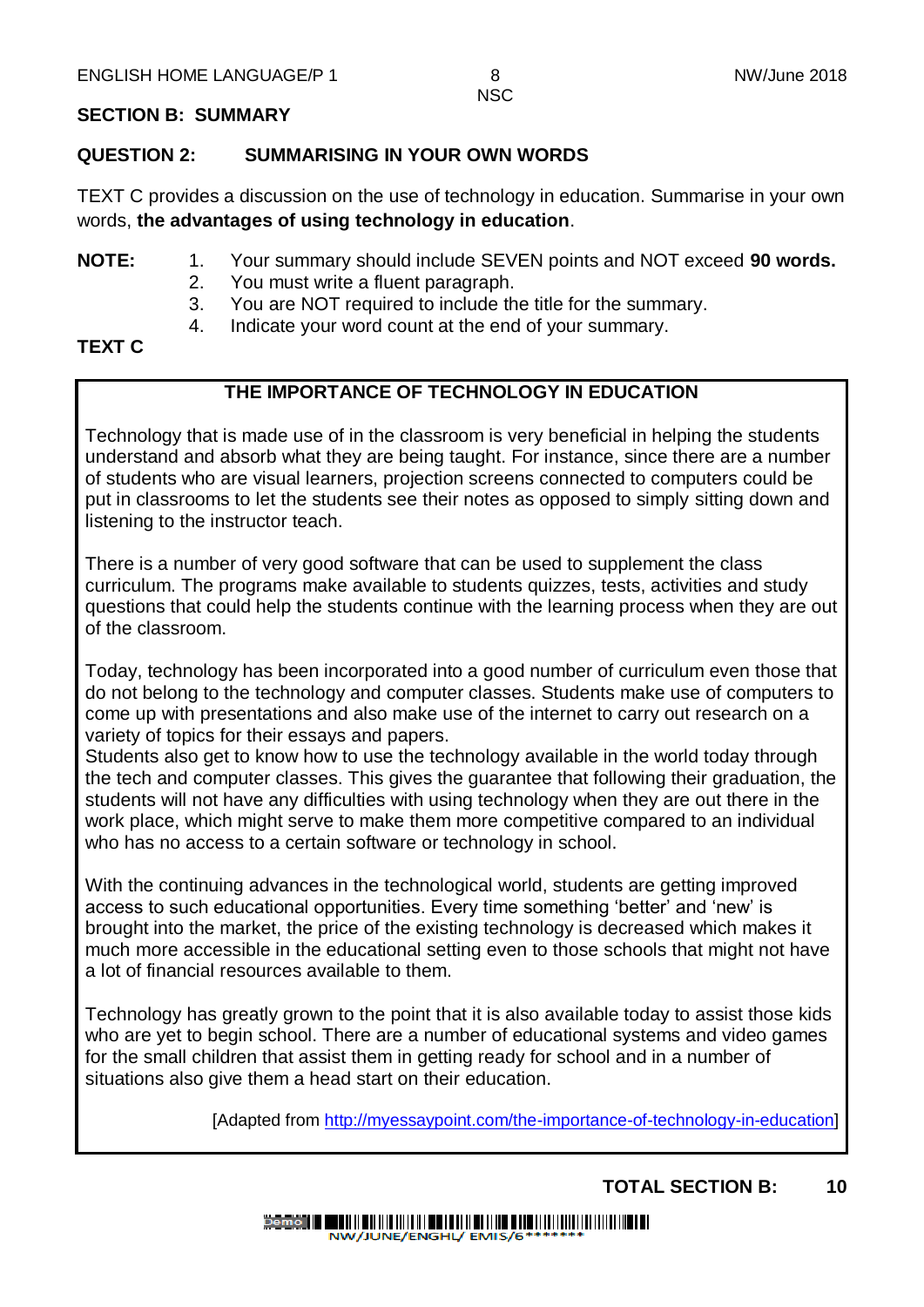#### **SECTION C: LANGUAGE STRUCTURES AND CONVENTIONS**

#### **QUESTION 3: ANALYSING ADVERTISING**

Study the advertisement (TEXT D) below and answer the set questions.

#### **TEXT D: ADVERTISEMENT**



#### **QUESTIONS: TEXT D**

- 3.1 Choose from the options below to identify the target audience for this advertisement. Write ONLY the LETTER for the correct answer next to the question number.
	- A high school principals
	- B prospective students with hearing disabilities
	- C beautiful women
	- D educated successful women (1) (1)
- 3.2 What does the abbreviation 'R. I. T.' Stand for? (1)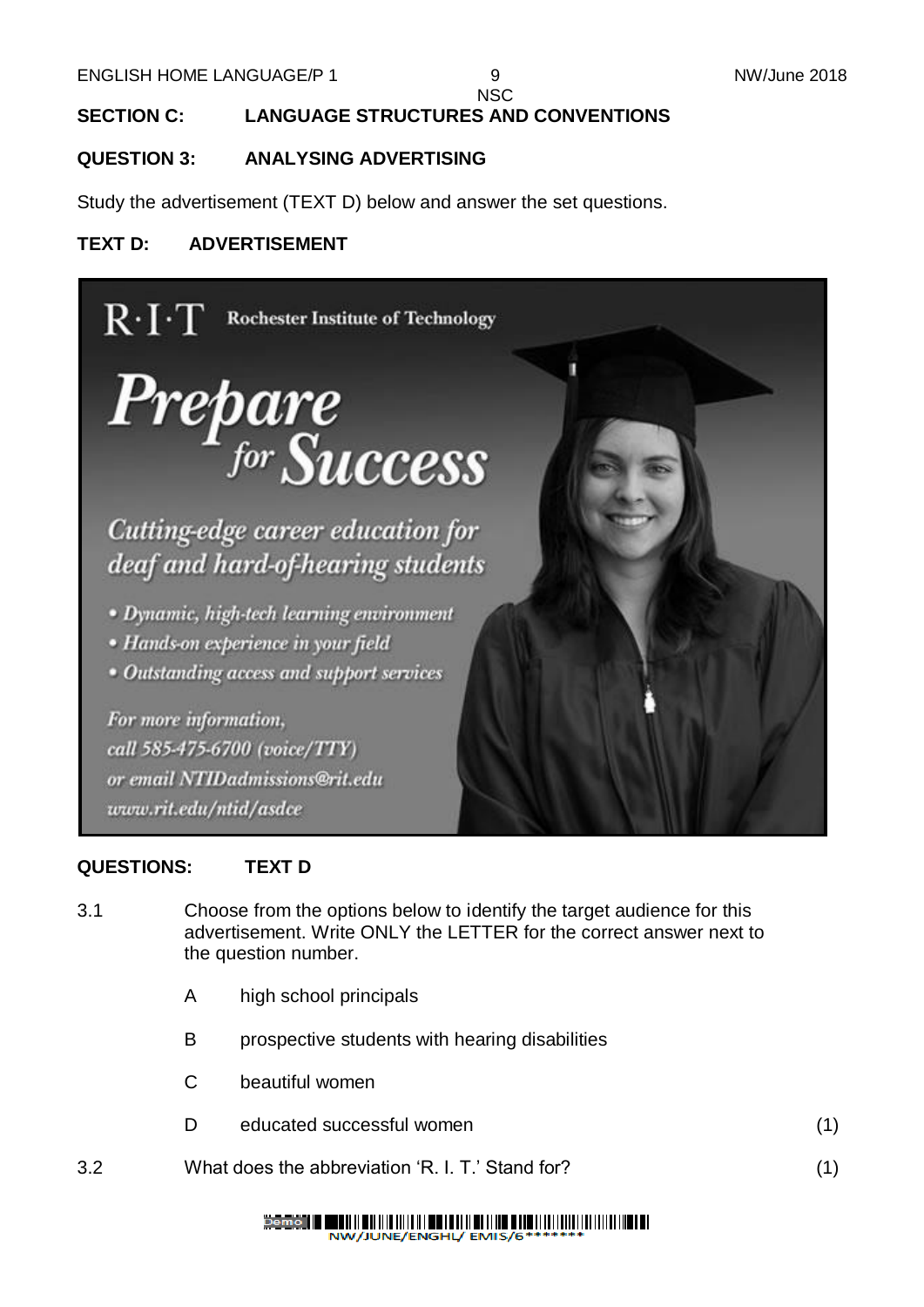|     | <b>ENGLISH HOME LANGUAGE/P 1</b>                                                             | 10<br><b>NSC</b> | NW/June 2018 |
|-----|----------------------------------------------------------------------------------------------|------------------|--------------|
| 3.3 | Mention TWO different ways in which the advertised may be reached.                           |                  | (2)          |
| 3.4 | How would you differentiate between the 'deaf and hard-of-hearing<br>students'?              |                  | (2)          |
| 3.5 | How has the advertiser used visuals to support the intended message of<br>the advertisement? |                  | (2)          |
| 3.6 | In your opinion, is this an authentically reliable advertisement?<br>Elaborate.              |                  | (2)          |
|     |                                                                                              |                  | [10]         |

#### **QUESTION 4: UNDERSTANDING OTHER ASPECTS OF MEDIA**

Study both TEXT E AND TEXT F below and answer the set questions.

#### **TEXT E: CARTOON**



#### **QUESTIONS: TEXT E**

| 4.1 | How is humour achieved in this cartoon?                                                                       | (2) |
|-----|---------------------------------------------------------------------------------------------------------------|-----|
| 4.2 | Comment on why the word 'THERE' is written in capital letters and<br>repeated. Mention TWO different reasons. | (2) |

#### **AND**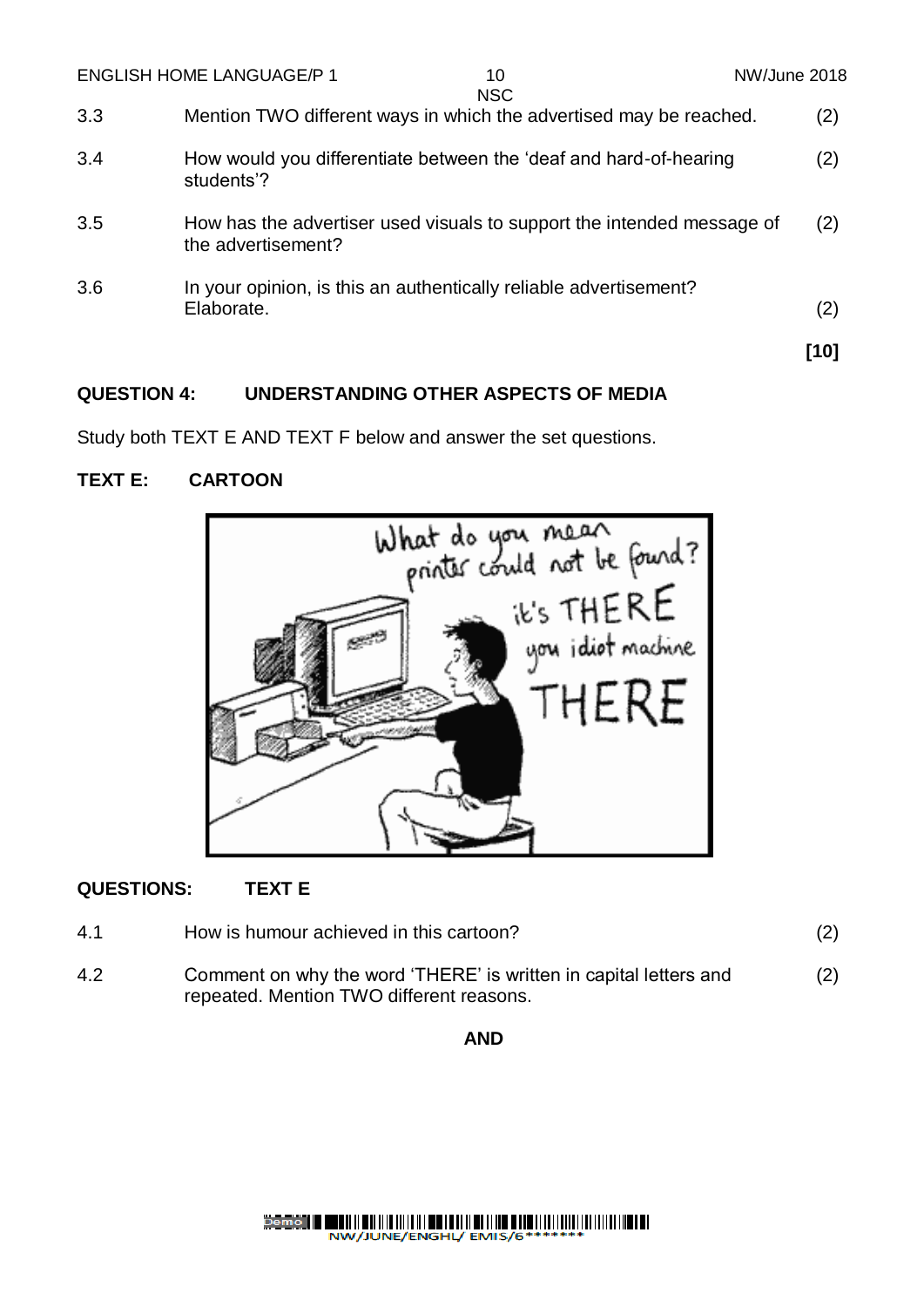#### **TEXT F: CARTOON**



#### **QUESTIONS: TEXT F**

- 4.3 From the options listed below, CHOOSE the reason why the word 'MORE' is underlined in the first speech bubble. Write ONLY the LETTER for the correct answer next to the question number.
	- A Because it is a word of a different language.
	- B It emphasised and used sarcastically.
	- C It is not spelt correctly.
	- D It is an example of stereotyping. (1)
- 4.4 Quote an example of colloquialism used in this cartoon and provide a more formal standardized English concept for it. (2)
- 4.5 Explain the irony that appears in this cartoon. (3)

**[10]**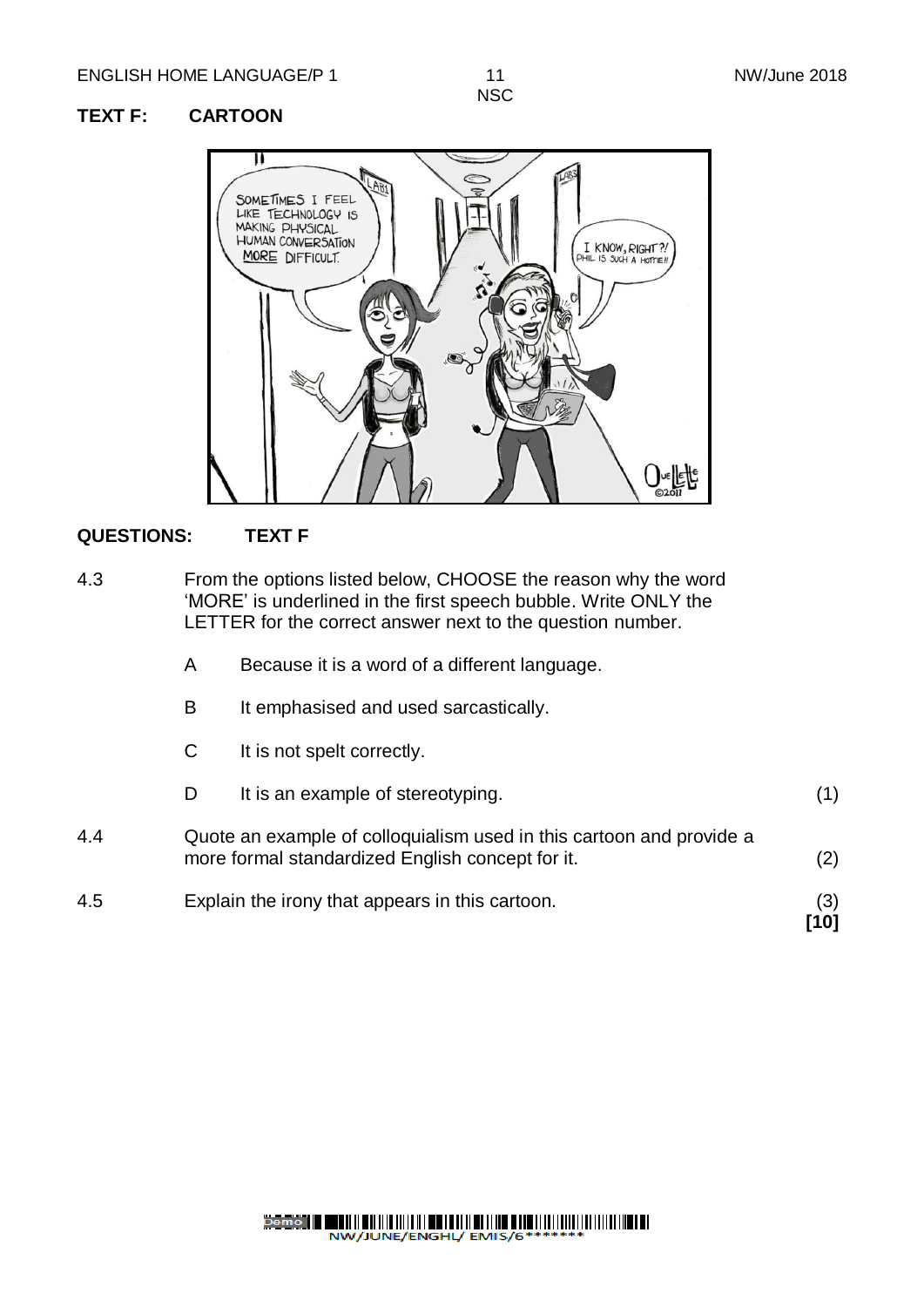#### **QUESTION 5: USING LANGUAGE CORRECTLY**

Read TEXT G, which contains some deliberate errors, and answer the set questions.

#### **TEXT G**

|                                            |                | <b>INTERNET SAFETY</b>                                                                                                                                                                                                                                                                                                                                                                                                                                                                                                                                                                                                                                                                                                              |          |
|--------------------------------------------|----------------|-------------------------------------------------------------------------------------------------------------------------------------------------------------------------------------------------------------------------------------------------------------------------------------------------------------------------------------------------------------------------------------------------------------------------------------------------------------------------------------------------------------------------------------------------------------------------------------------------------------------------------------------------------------------------------------------------------------------------------------|----------|
|                                            | 1              | Online safety or E-safety is trying to be safe on the internet and is the<br>knowledge of maximizing the user's personal safety and security risks to<br>private information and property associated with using the internet, and<br>the self-protection from computer crime in general.                                                                                                                                                                                                                                                                                                                                                                                                                                            |          |
|                                            | $\overline{2}$ | The number of internet users continue to grow worldwide. Governments<br>and organizations have expressed concerns about the safety of children<br>using the Internet. Safer Internet Day is celebrated worldwide in<br>February to raise awareness about internet safety. In the UK the Get<br>Safe Online Campaign has received sponsorship from the government<br>agency, Serious Organized Crime Agency (SOCA) and major Internet<br>companies such as Microsoft and eBay.                                                                                                                                                                                                                                                       | 5<br>10  |
|                                            | 3              | The growth of the internet gave rise to many important, crucial and<br>significant services accessible to anyone with a connection. One of<br>these important services is digital communication. While this service<br>allowed us to communicate with others threw the internet, this also<br>allowed the communication with malicious users. While malicious users<br>often use the internet for personal gain, this may not be limited to<br>financial/material gain. This is especially a concern to parents and<br>children, as children are often targets of these malicious users. Common<br>threats to personal safety include: phishing and cyber-bullying.<br>[Adapted from https://en.wikipedia.org/wiki/Internet_safety] | 15<br>20 |
| 5.1                                        |                | Account for the use of the hyphens on line 1 and line 4.                                                                                                                                                                                                                                                                                                                                                                                                                                                                                                                                                                                                                                                                            | (1)      |
| 5.2                                        |                | Refer to paragraph 1 and change the underlined word into a verb.                                                                                                                                                                                                                                                                                                                                                                                                                                                                                                                                                                                                                                                                    | (1)      |
| 5.3                                        |                | Identify and correct the concord error in paragraph 2.                                                                                                                                                                                                                                                                                                                                                                                                                                                                                                                                                                                                                                                                              | (1)      |
| Refer to sentence 2 of paragraph 2.<br>5.4 |                |                                                                                                                                                                                                                                                                                                                                                                                                                                                                                                                                                                                                                                                                                                                                     |          |
|                                            |                | 'Governments and organizations have expressed concerns about the<br>safety of children using the Internet.'                                                                                                                                                                                                                                                                                                                                                                                                                                                                                                                                                                                                                         |          |
|                                            |                | In which voice is this sentence?<br>5.4.1                                                                                                                                                                                                                                                                                                                                                                                                                                                                                                                                                                                                                                                                                           | (1)      |
|                                            |                | 5.4.2 Change it from its initial voice to a different one.                                                                                                                                                                                                                                                                                                                                                                                                                                                                                                                                                                                                                                                                          | (1)      |